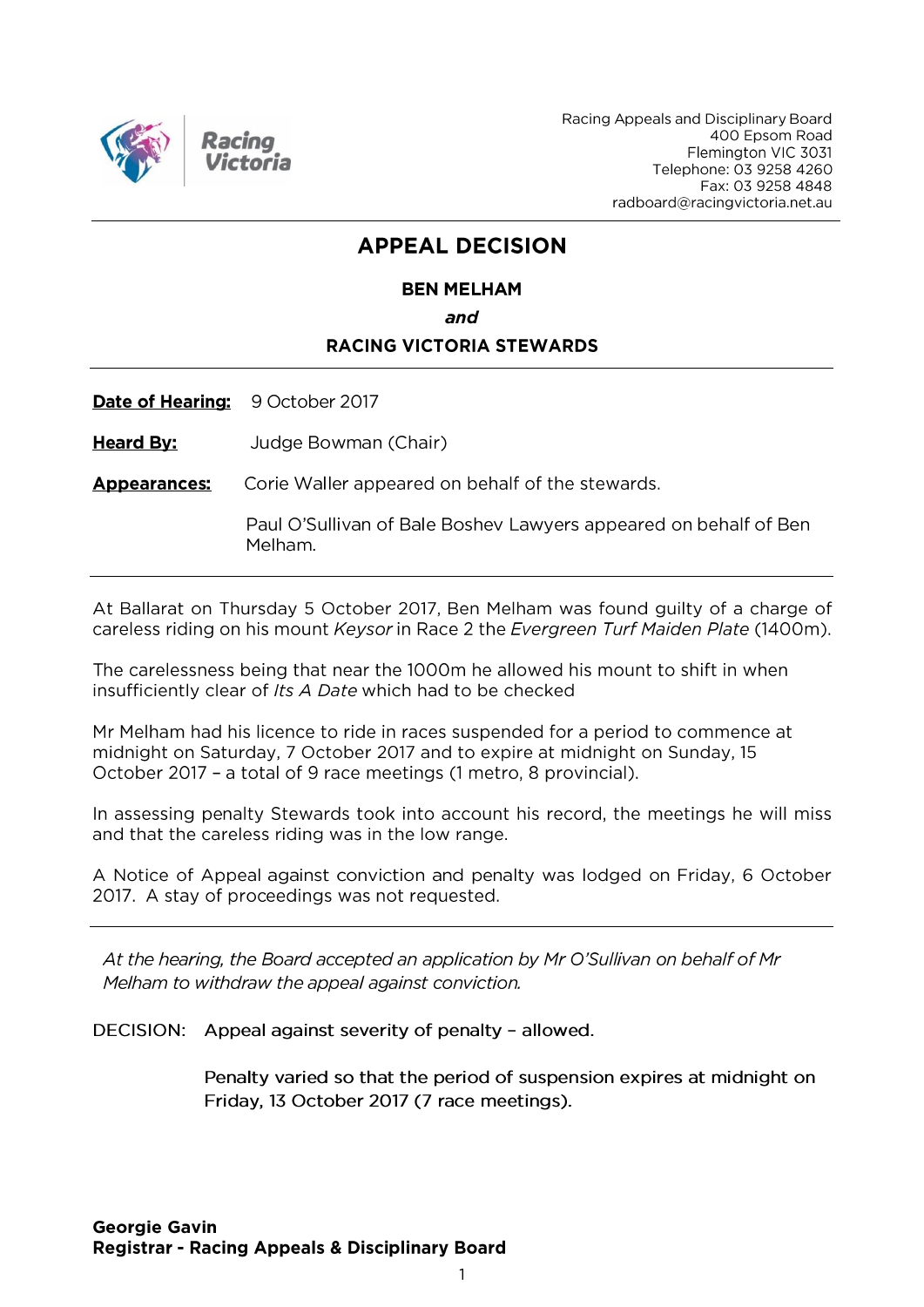# **TRANSCRIPT OF PROCEEDINGS**

## **RACING APPEALS AND DISCIPLINARY BOARD**

\_\_\_\_\_\_\_\_\_\_\_\_\_\_\_\_\_\_\_\_\_\_\_\_\_\_\_\_\_\_\_\_\_\_\_\_\_\_\_\_\_\_\_\_\_\_\_\_\_\_\_\_\_\_\_\_\_\_\_\_\_\_\_

**HIS HONOUR JUDGE J. BOWMAN, Chairman**

### **EXTRACT OF PROCEEDINGS**

**DECISION**

**BEN MELHAM**

**and** 

**RACING VICTORIA**

### **RACING VICTORIA CENTRE, FLEMINGTON**

### **MONDAY, 9 OCTOBER 2017**

MR P. O'SULLIVAN (instructed by Bale Boshev Lawyers) appeared on behalf of Mr B. Melham

MR C. WALLER appeared on behalf of the RVL Stewards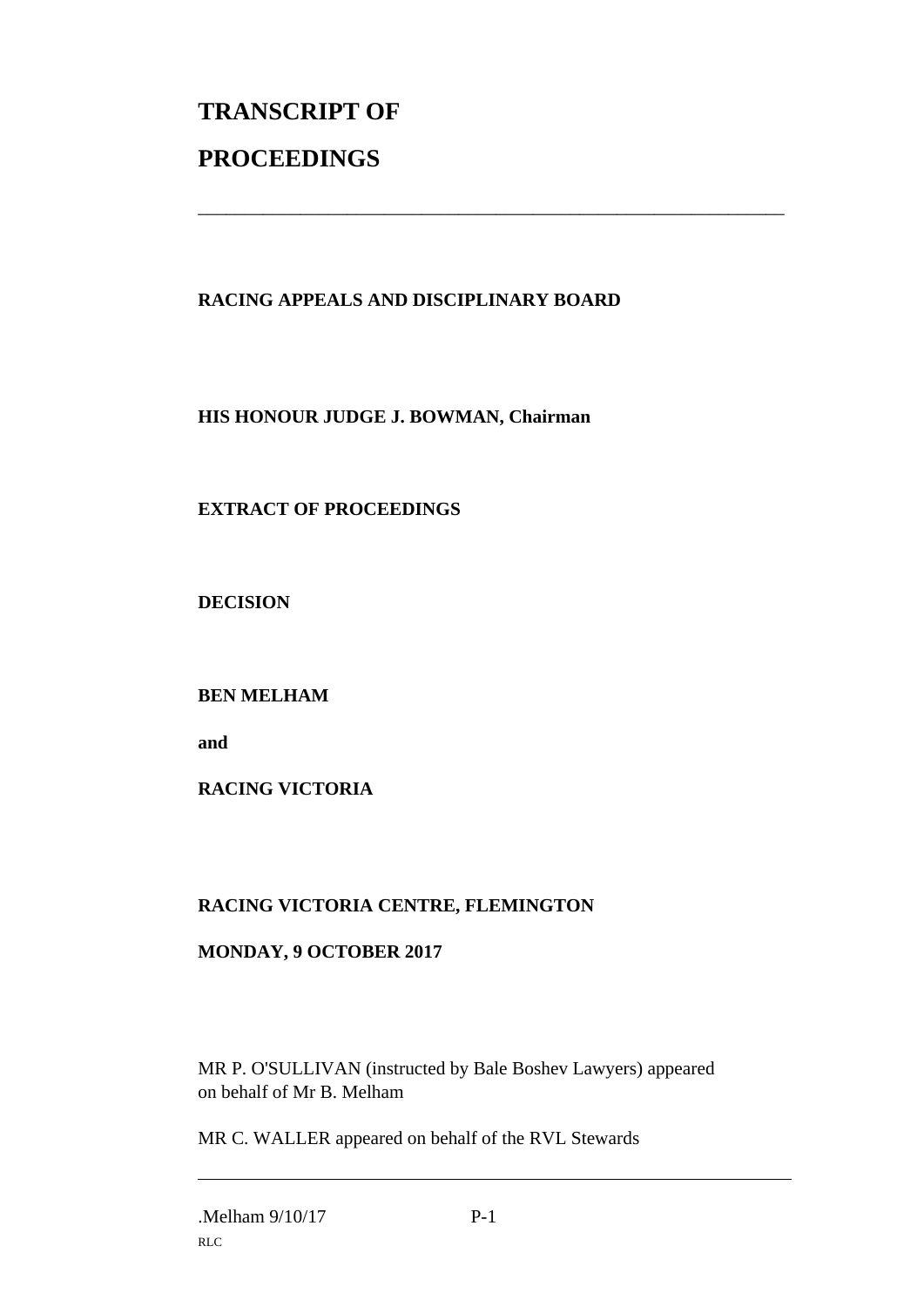CHAIRMAN: Mr Ben Melham, you have pleaded guilty to a charge of careless riding in race 2 over 1400 metres at Ballarat on 5 October last. You allowed your mount, Keysor, to shift in when insufficiently clear of It's a Date, ridden by Dean Yendall, this occurring near the 1000-metre mark. Originally you pleaded not guilty. Stewards found you guilty of the charge and suspended you for nine meetings. Originally you appealed against both conviction and the severity of the penalty, but you have today withdrawn the appeal against the conviction.

I have viewed the video. It is quite clear that to some extent you did cross Dean Yendall's horse when not sufficiently clear of him. The video shows you were three wide, with Yendall's mount, It's a Date, on the rails. Jamie Mott's mount was between yours and Yendall's. Clearly, you looked to your inside twice before safely crossing Mott's mount. You then clearly looked to your inside again. You crossed Yendall when you were short of two lengths clear of him.

It may be that you did not entirely take his running but it is apparent that you caused him to take hold of his mount. The interference was not gross. That can be seen clearly on the patrol film. What occurred does constitute careless riding but I agree that it is in the low range. Mr Waller for the Stewards very fairly stated that had you pleaded guilty at the outset, you would probably have received a penalty of an eight-day suspension.